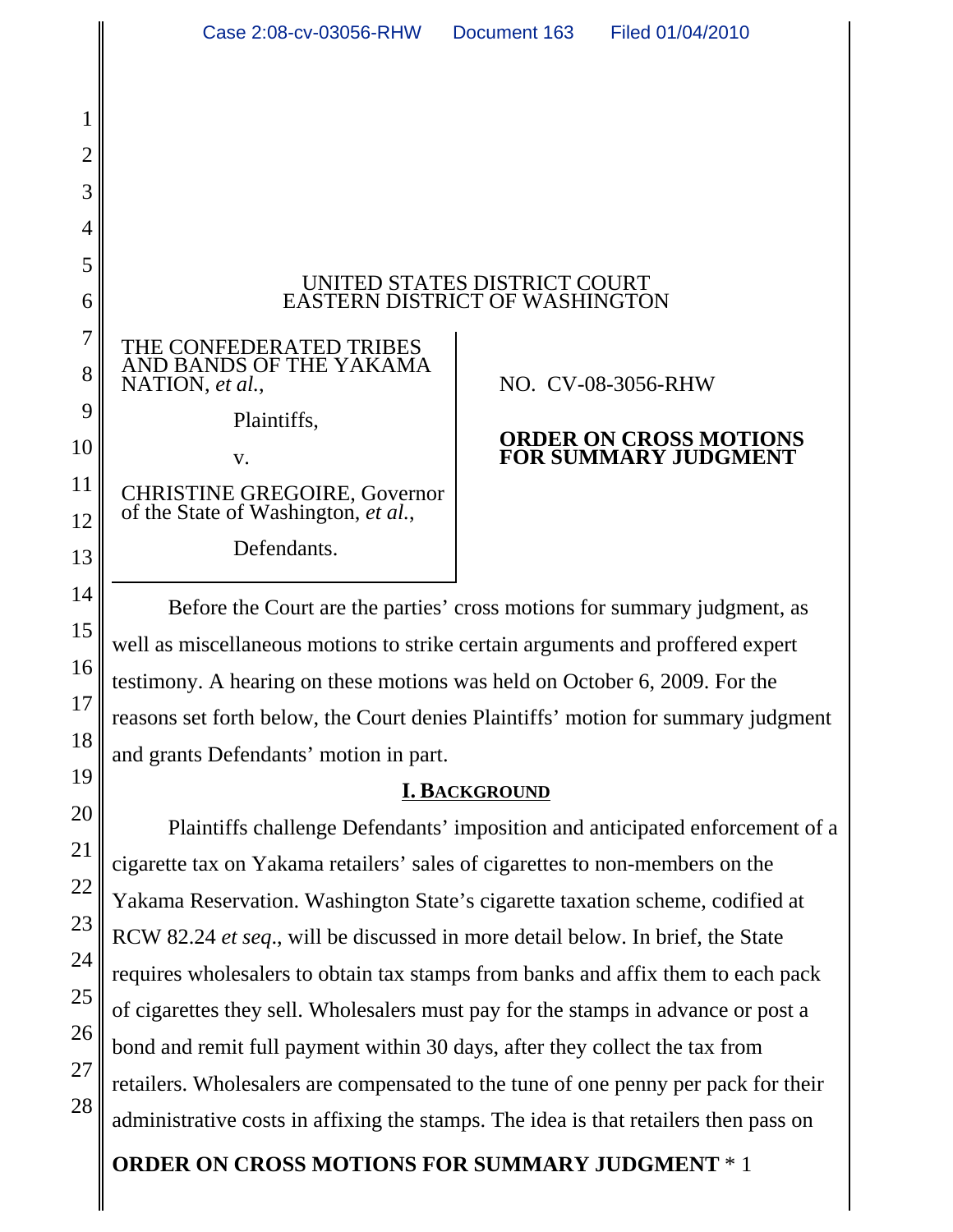1 the tax to the consumer by including it in the retail price.

2 3 4 On September 2, 2008, Plaintiffs brought five causes of action seeking the following relief: (1) declaration that it is unlawful for Washington State Department of Revenue to tax Indian-to-Indian sales of cigarettes; (2) declaration that RCW 82.24 is unenforceable against the Yakama Nation and its members; (3) declaration that acquisition and possession of unstamped cigarettes is not prohibited by RCW 82.24 and therefore not contraband; (4) declaration that it is unlawful for Washington State to prohibit the Yakama Nation from issuing its own cigarette tax stamp; and (5) declaration that Washington State's conduct violates prohibition against ex post facto laws.

This current litigation is part of a long-standing dispute between the parties that has already once worked its way to the highest federal court. In 1980, the U.S. Supreme Court considered the challenges of several Indian tribes, including the Yakama Nation, to Washington State's cigarette taxation scheme. *Washington v. Confederated Tribes of the Colville Indian Reservation*, 447 U.S. 134 (1980). The Court held that the tax was valid and may be imposed on on-Reservation purchases by non-members of the tribes, and that the detailed recordkeeping requirements imposed on tribal retailers were valid as minimal burdens to aid in collecting and enforcing the tax. *Id.* at 159-60. Further, the Court held that the State could seize cigarettes off the Reservation to enforce its tax laws. *Id.* at 161.

Following this decision, the parties eventually reached an agreement in 2004 by which Defendants would not require or enforce cigarette taxes under RCW 84.24, so long as Plaintiffs administered their own tax on sales to non-members at a rate equal to the Defendants' tax. As a result, Defendants would not require cigarettes sold on the Reservation to bear Defendants' tax stamp, which otherwise must be affixed to all cigarette packs sold in the state. The primary intent behind this agreement was to preclude bargain-hunting, non-Yakamas from evading the tax and thereby diminishing the State's revenue source. The agreement was meant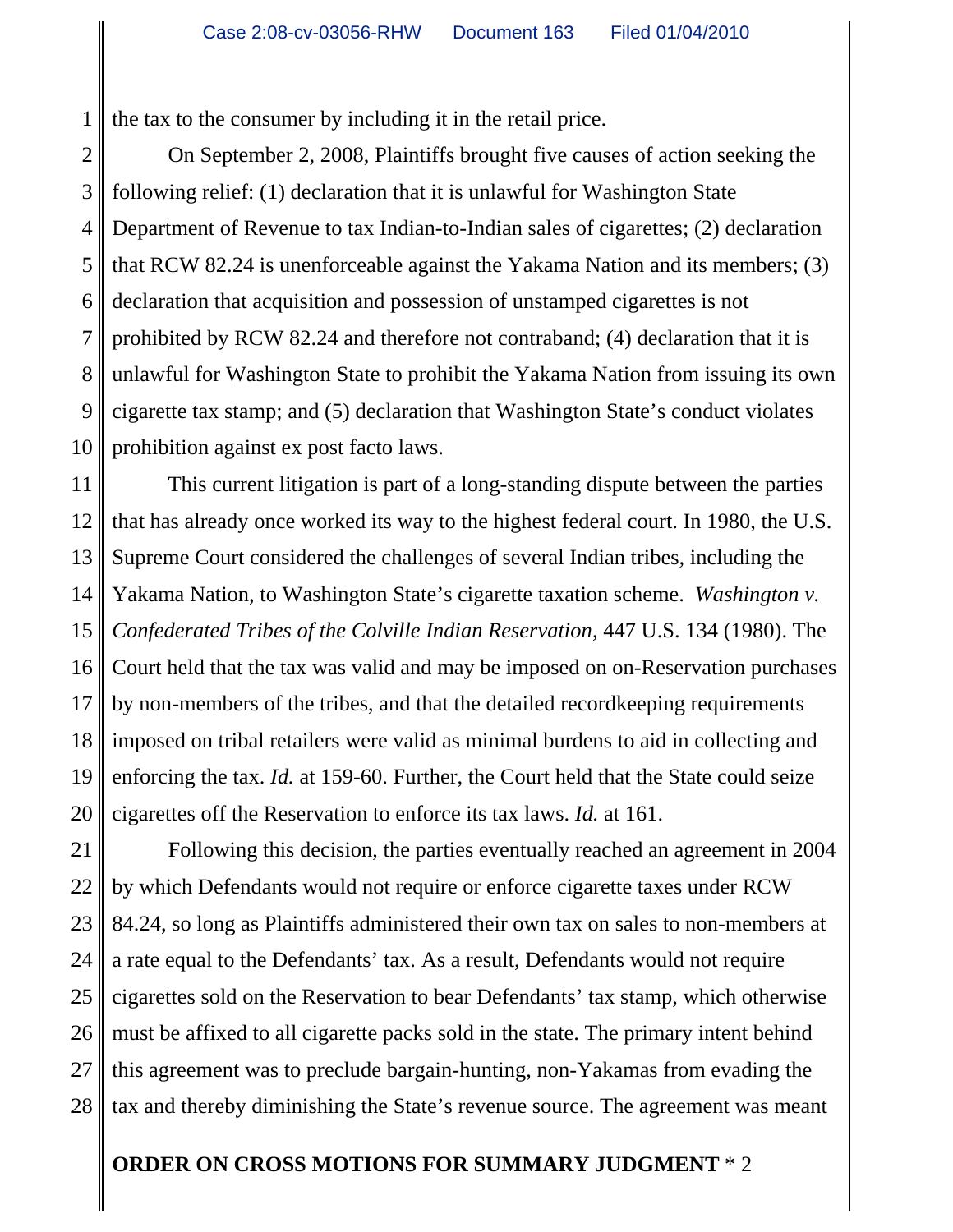1 2 3 4 to last until 2012, but a dispute arose in February 2007 after the parties attempted to renegotiate their agreement in light of the Ninth Circuit's decision in *United States v. Smiskin*, 487 F.3d 1260 (9th Cir. 2007). Mediation failed, Defendants threatened enforcement, and the current litigation ensued.

5 6 7 8 9 10 11 12 13 14 15 16 17 In *Smiskin*, the Ninth Circuit held that the Yakama Treaty of 1855 provided the Yakamas a right to trade, implied by the explicitly reserved right to travel. The defendants in *Smiskin* were charged with violating the federal Contraband Cigarette Trafficking Act (CCTA), the relevant portion of which provides that "[i]t shall be unlawful for any person knowingly to ship, transport, receive, possess, sell, distribute, or purchase contraband cigarettes or contraband smokeless tobacco." 18 U.S.C. § 2342(a). The State had required notification by the Yakamas before any shipments of unstamped cigarettes entered the Reservation. The Ninth Circuit determined that the unstamped cigarettes were "contraband" under state and federal law, but that the prenotification requirement was unenforceable because it created an "impermissible burden" on the Yakamas' right to travel and trade. 487 F.3d 1260 (citing *Cree v. Flores*, 157 F.3d 762 (9th Cir. 1998) ("*Cree II*")).

18 19 20 21 22 23 24 25 26 27 28 Despite *Smiskin*, the State remains convinced that the Supreme Court's decision in *Colville* protects the State's ability to impose taxes on sales of cigarettes to non-members on reservations. After the 2004 agreement broke down, Defendants sent letters to the wholesaler suppliers of the Yakama retailers declaring that the Yakama Nation stamp was contraband, as were all cigarettes not bearing the State's official tax stamp. Defendants also notified the wholesalers that no tax-exempt cigarettes could be sold until the Department of Revenue "established procedures concerning a tax exempt allocation for Yakama Nation tribal members." (Ct. Rec. 1, Ex. A-E). Defendants also threatened to pursue "criminal and/or civil sanctions" against any wholesaler selling unauthorized unstamped cigarettes. This litigation followed.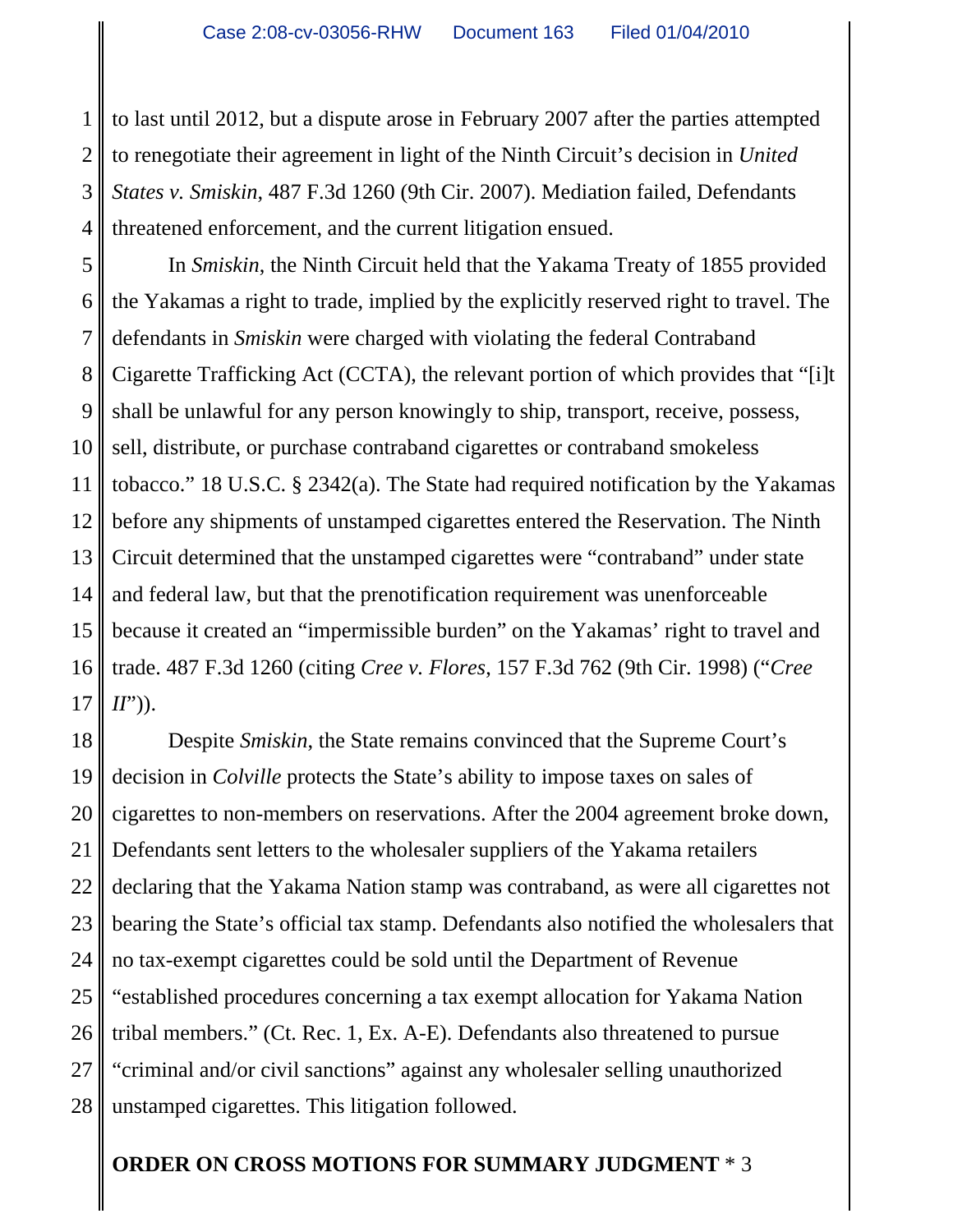## **II. PROCEDURAL HISTORY**

2 This case was initially assigned to Judge Suko, who entered a temporary restraining order on Sept. 12, 2008. The Court had encouraged negotiation of a "standstill" agreement, but the parties were unable to compromise. (Ct. Rec. 30 at 2). The Court granted the temporary restraining order because it found that "threats of criminal and civil sanctions effecting [sic] members of the Yakama Nation...continue to be in effect against Plaintiffs causing continued and immediate and irreparable harm." (Ct. Rec. 30 at 3). The temporary restraining order prohibited Defendants from threatening or taking enforcement action against (1) wholesalers who supply Indian retailers with unstamped cigarettes; (2) Plaintiffs or wholesalers who possess only the Yakama Nation tax stamp; (3) Plaintiffs for possessing or using the Yakama Nation tax stamp; and (4) threatening or enforcing RCW 82.24 et seq. The order also required Plaintiffs to apply the Yakama Nation cigarette tax stamps on all Reservation retailers' cigarettes. (Ct. Rec. 30, pp. 3-4).

## **III. STANDARD OF REVIEW**

Summary judgment shall be granted when "the pleadings, depositions, answers to interrogatories, and admissions on file, together with the affidavits, if any, show that there is (1) no genuine issue as to (2) any material fact and that (3) the moving party is entitled to a judgment as a matter of law." Fed. R. Civ. P. 56(c). When considering a motion for summary judgment, a court may neither weigh the evidence nor assess credibility; instead, "the evidence of the non-movant is to be believed, and all justifiable inferences are to be drawn in his favor." *Anderson v. Liberty Lobby, Inc.*, 477 U.S. 242, 255 (1986). A "material fact" is determined by the substantive law regarding the legal elements of a claim. *Id.* at 248. If a fact will affect the outcome of the litigation and requires a trial to resolve the parties' differing versions of the truth, then it is material. *S.E.C. v. Seaboard Corp.*, 677 F.2d 1301, 1305-06 (9<sup>th</sup> Cir. 1982). A dispute about a material fact is "genuine" if the evidence is such that a reasonable jury could return a verdict for

# **ORDER ON CROSS MOTIONS FOR SUMMARY JUDGMENT** \* 4

1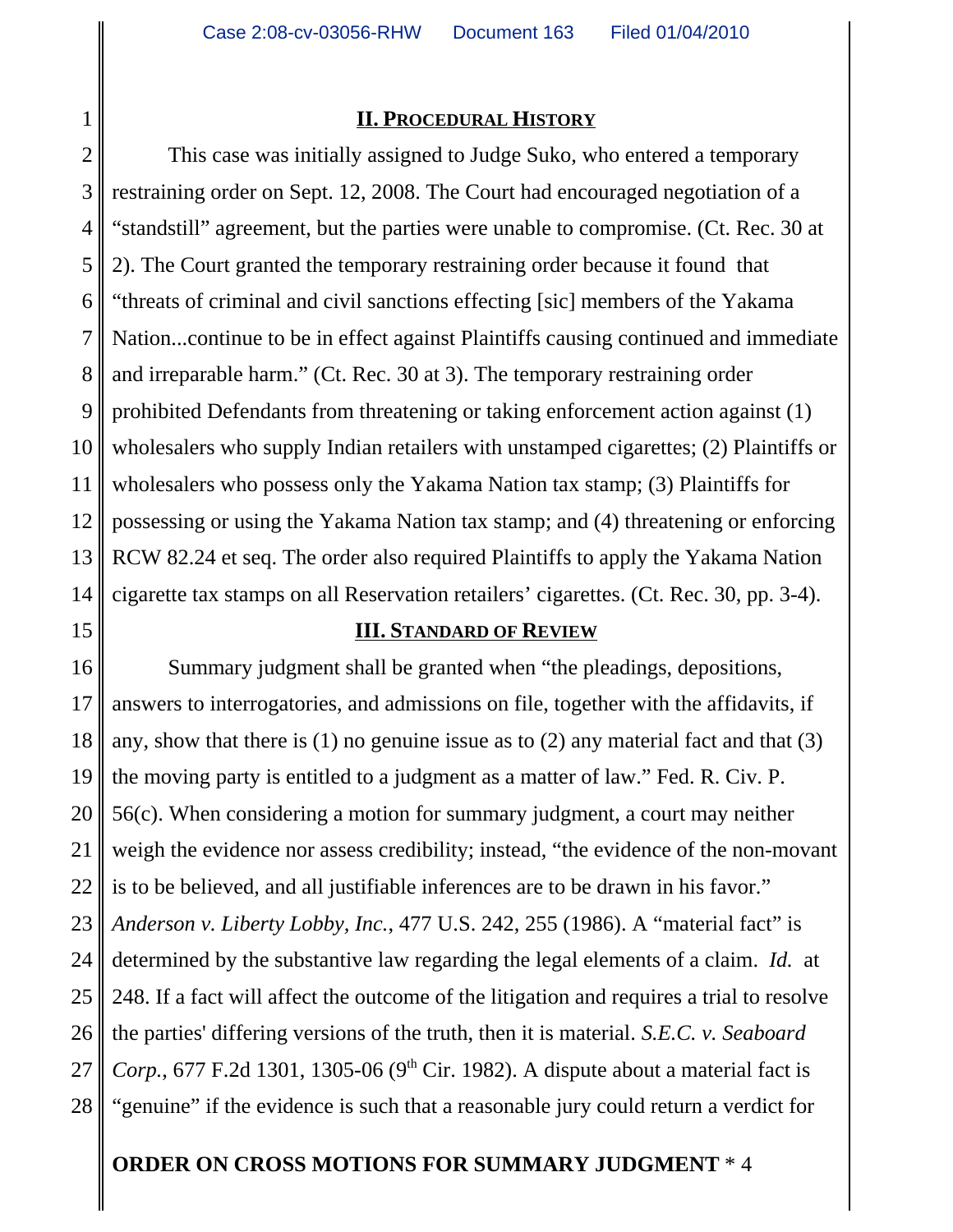1 the nonmoving party. *Liberty Lobby,* 477 U.S. at 248.

2 3 4 5 6 7 8 9 10 11 The moving party has the burden of showing the absence of a genuine issue as to any material fact. *Adickes v. S. H. Kress & Co.*, 398 U.S. 144, 157 (1970). In accord with Rules of Civil Procedure 56(e), a party opposing a properly supported motion for summary judgment "may not rest upon the mere allegations or denials of his pleading, but... must set forth specific facts showing that there is a genuine issue for trial." *Id.* Summary judgment is appropriate only when the facts are fully developed and the issues clearly presented. *Anderson v. American Auto. Ass'n*, 454 F.2d 1240, 1242 ( $9<sup>th</sup>$  Cir. 1972). "Rule 56(c) mandates the entry of summary judgment against a party who fails to make a showing sufficient to establish the existence of an element essential to that party's case, and on which that party will bear the burden of proof at trial." *Celotex Corp. v. Catrett*, 477 U.S. 317, 322 (1986).

16 Cross motions for summary judgement indicate a lack of disagreement on material facts. *See H. B. Zachry Co. v. O'Brien*, 378 F.2d 423 (10th Cir. 1967). The Ninth Circuit has held that "...when simultaneous cross-motions for summary judgment on the same claim are before the court, the court must consider the appropriate evidentiary material identified and submitted in support of both motions, and in opposition to both motions, before ruling on each of them." *Fair Housing Council of Riverside County, Inc. v. Riverside Two*, 249 F.3d 1132 (9th Cir. 2001). Other circuits, like the Tenth, have held that "...cross motions for summary judgments do authorize the court to assume that there is no evidence which needs to be considered other than that which has been filed by the parties." *James Barlow Family Ltd. Partnership v. David M. Munson, Inc*., 132 F.3d 1316, (10th Cir. 1997).

## **IV. PLAINTIFFS' MOTION FOR SUMMARY JUDGMENT**

Plaintiffs' motion for summary judgment does not mention three of the five claims advanced in their Complaint, but instead seeks two declarations: (1) that the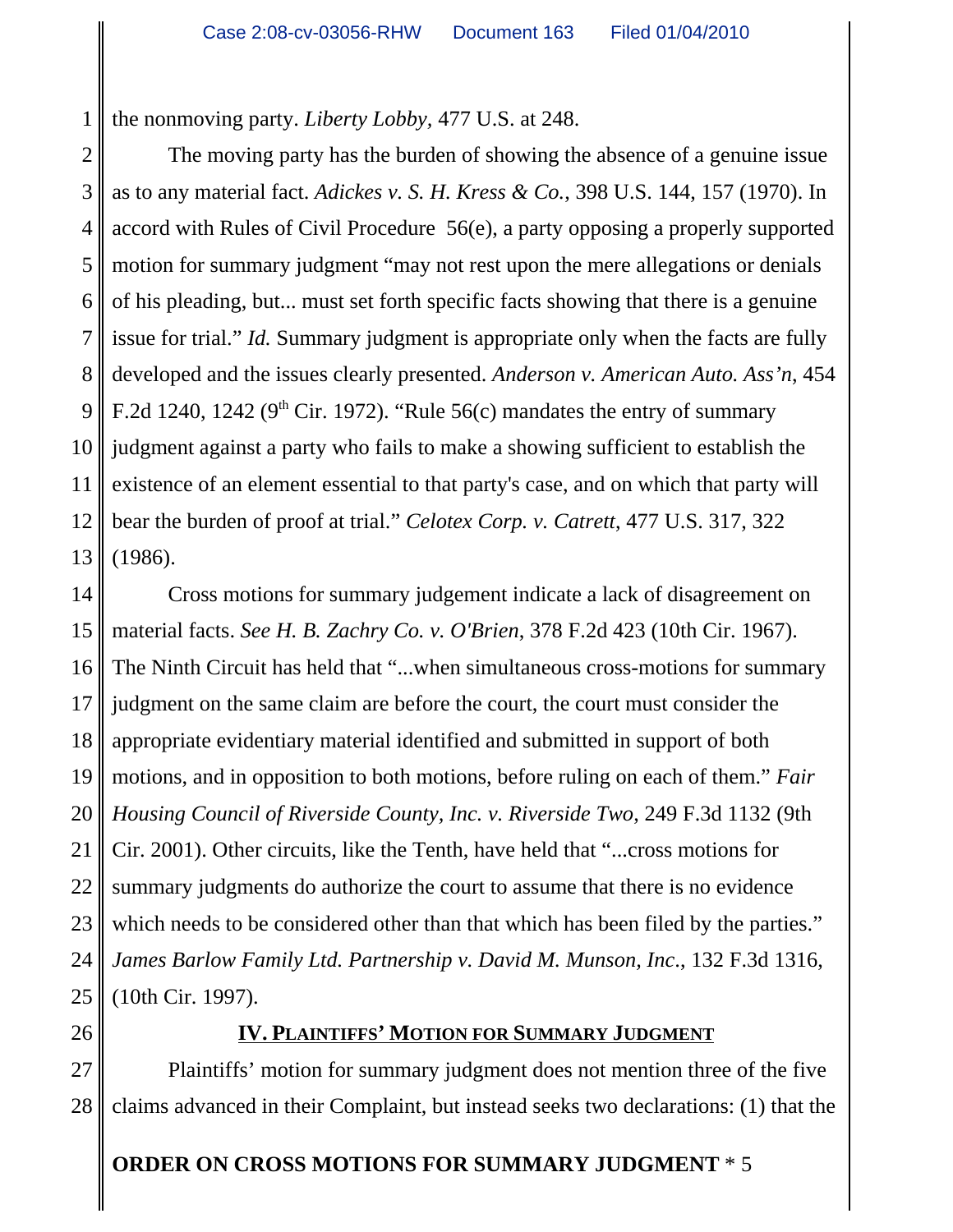1 2 3 4 State's cigarette tax has no force or effect on Plaintiffs' on-Reservation sales because the legal incidence of the tax falls impermissibly on tribal retailers; and (2) that Defendants lack jurisdiction to enforce their cigarette tax laws on the Reservation. Finally, Plaintiffs' ask the Court to find the factual statements in their expert's report conclusively established for the purposes of trial, under Fed. R. Civ. P. 56(d).

## *A. Legal Incidence*

If the legal incidence of a state's tax falls on Indians, "it is unlawful absent a 'clear congressional authorization' to the contrary." *Coeur d'Alene Tribe of Idaho v. Hammond*, 384 F.3d 674, 681 (9th Cir. 2004) (quoting *Oklahoma Tax Comm'n v. Chickasaw Nation*, 515 U.S. 450, 458-59 (1995)). To determine where the legal incidence of a tax lies, courts "conduct a fair interpretation of the taxing statute as written and applied," in light of "the state statutory scheme, an assessment of its effects, and the total circumstances germane to incidence." *Hammond*, 384 F.3d at 681, 685 (internal quotation omitted). "The person or entity bearing the legal incidence of the tax is not necessarily the one bearing the economic burden," and "a party does not bear the legal incidence of the tax if it is merely a transmittal agent for the state tax collector." *Id.* at 681.

28 In *Colville*, the District Court found, "on the basis of its examination of state authorities," that because Washington State's cigarette tax could not be imposed on the tribal retailers as a matter of law, the "first taxable event is the use, consumption, or possession by the non-Indian purchaser." 447 U.S. at 142 n. 9. The Supreme Court did not itself analyze the question of legal incidence, but rather "accept[ed] the conclusion" of the District Court that the legal incidence of Washington State's cigarette tax falls on the consumer. *Id.* After considering federal, state, and tribal interests, the Court went on to hold that RCW 82.24 was not preempted by federal law (including the Yakama Treaty of 1855), and did not impermissibly infringe on tribal sovereignty. *Id.* at 155-57.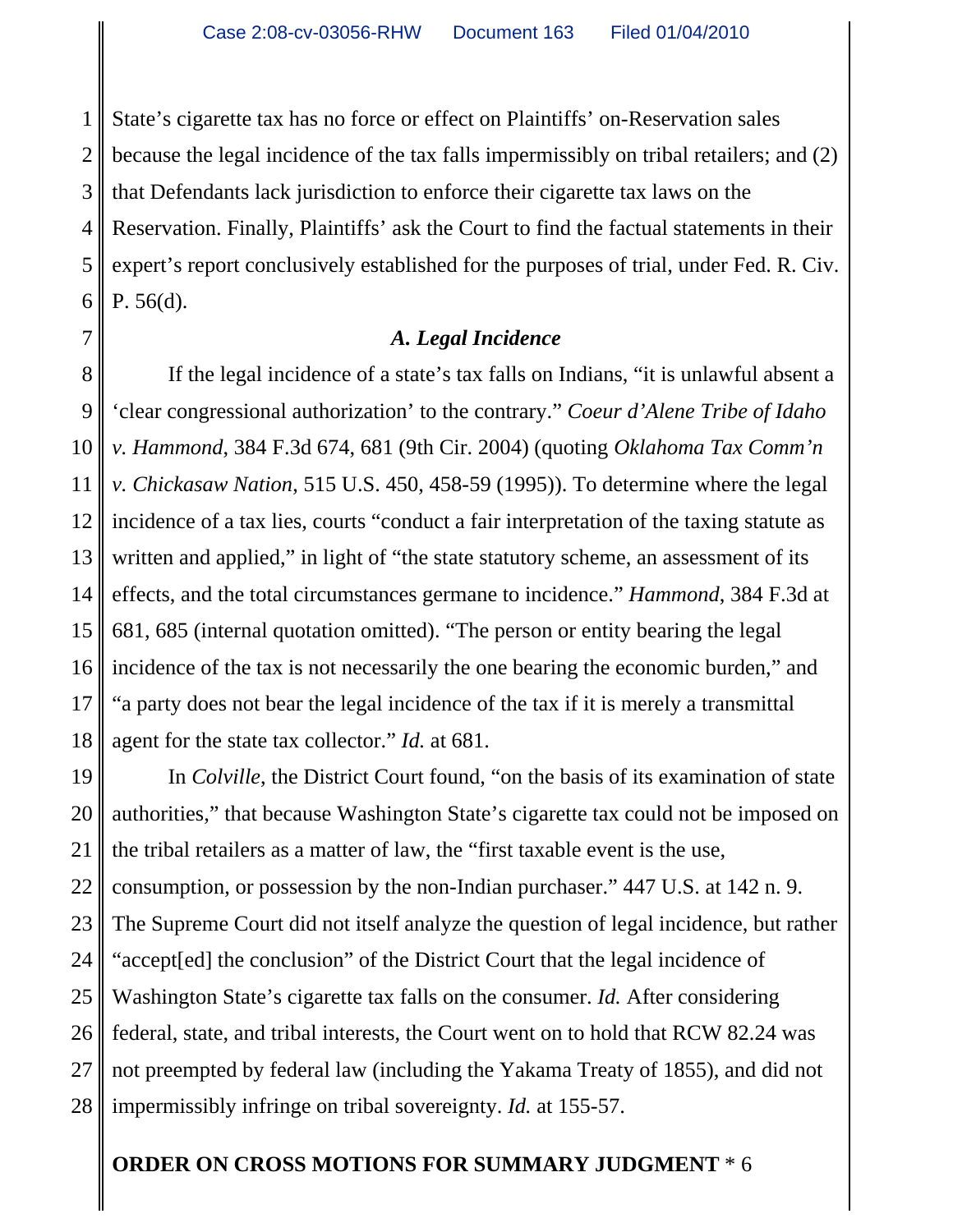1 2 3 4 5 6 7 In essence, Plaintiffs argue that *Colville* no longer controls due to changed legal and factual circumstances. First, Plaintiffs argue that RCW 82.24 itself has changed since *Colville* in the following ways: (1) retailers can no longer purchase and apply State tax stamps themselves; (2) retailers can no longer defer payment of the State tax until they collect the tax from the purchaser; (3) under the current statute, wholesalers are compensated for their administrative costs in affixing the State tax stamps, but retailers receive no compensation for their services as tax collectors; (4) under the current statute, retailers cannot receive tax refunds for unsold, stamped cigarettes, while wholesalers can; and (5) the tax rate has increased at least 500% since *Colville*, placing a much more onerous burden on retailers. Because of these changes, as well as changes in federal legal incidence jurisprudence (*viz.*, *Hammond* and similar cases), Plaintiffs argue that the Supreme Court's conclusion regarding legal incidence is no longer valid.

In response, Defendants first argue that *Colville* already conclusively decided the question of legal incidence and approved the application of RCW 82.24 in Indian country. Second, Defendants argue that none of the changes Plaintiffs identify in RCW 82.24 change the legal incidence of the tax. Defendants point to language in *Hammond* delineating between economic burden and legal incidence, and noting that mere transmitters of a tax do not bear the legal incidence.

An applicable decision of the U.S. Supreme Court controls under the principle of *stare decisis*, but the Supreme Court may depart from precedent where "[s]ignificantly changed circumstances ... make an older rule, defensible when formulated, inappropriate." *American Trucking Ass'n, Inc. v. Scheiner*, 483 U.S. 266, 302 (1987). Nonetheless, "if a precedent of [the Supreme] Court has direct application in a case, yet appears to rest on reasons rejected in some other line of decisions, [lower courts] should follow the case which directly controls, leaving to this Court the prerogative of overruling its own decisions." *Agostini v. Felton*, 521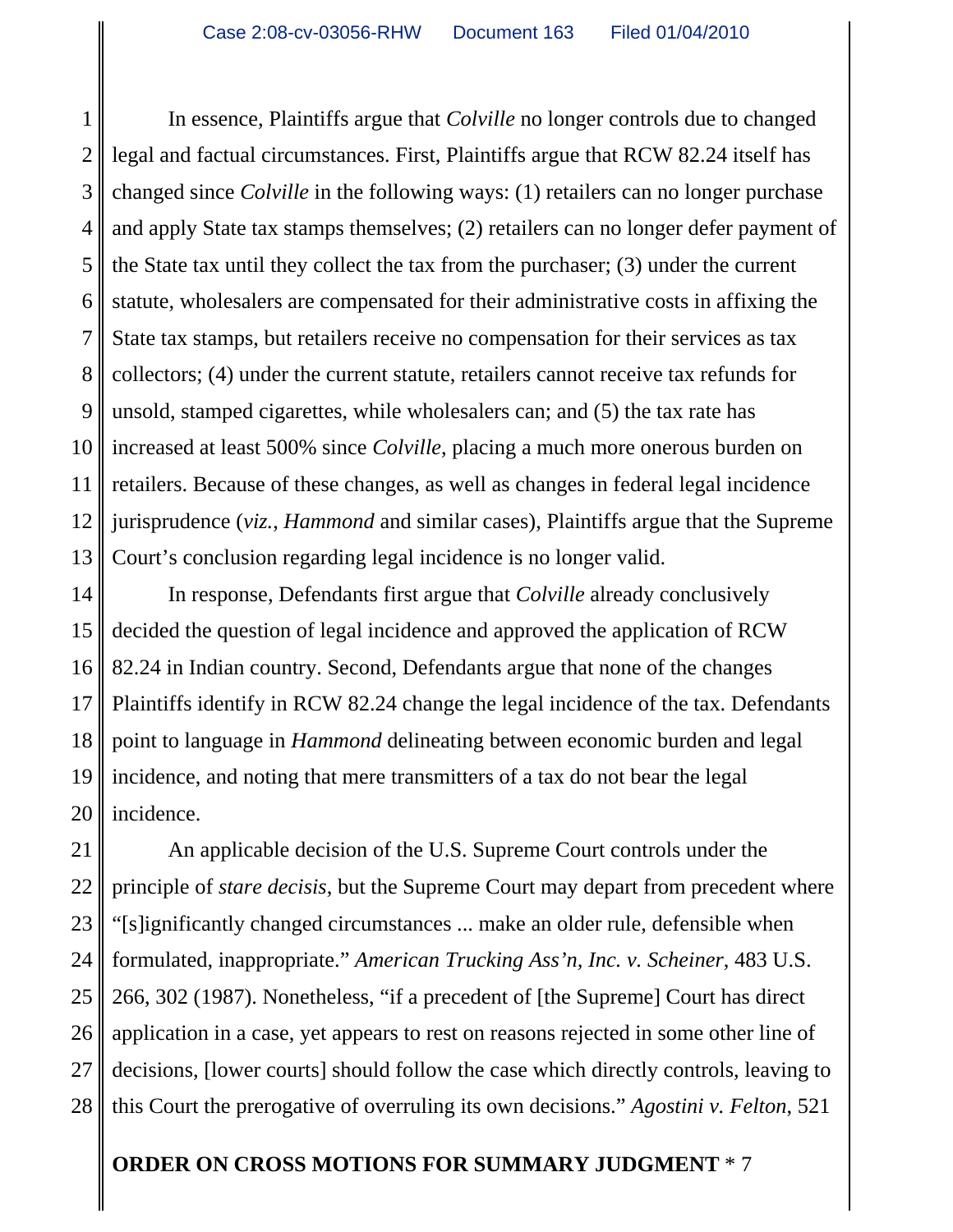1 2 U.S. 203, 237 (1997) (quoting *Rodriguez de Quijas v. Shearson/American Express, Inc.*, 490 U.S. 477, 484 (1989)).<sup>1</sup>

3 The Court finds that none of the differences between the scheme examined in *Colville* and the current scheme are sufficient to change the conclusion that the legal incidence of the tax does not fall on Indian retailers. First, both schemes required Indian retailers to prepay for tax stamps.<sup>2</sup> The primary difference, and one the Court finds legally insignificant, is that in 1980, retailers prepaid for stamps and affixed the stamps themselves, while now they must purchase pre-stamped cigarettes. The Court also finds the fact that retailers could previously defer payment of the tax for 30 days insufficient to shift the legal incidence of the tax.

Second, as Defendants point out, the fact that wholesalers receive payment from the state for affixing the tax stamps is of no moment. Wholesalers receive this payment as compensation for their administrative costs associated with affixing the stamps. Because retailers no longer have the duty or option to affix the stamps themselves, they no longer have administrative costs that deserve compensation.

Third, the Court is not persuaded by Plaintiffs' argument that retailers are ineligible for refunds for unsold or destroyed cigarettes. The state's regulations specifically provide that such refunds are available to "any person." WAC 458-20- 186(303). While the Department of Revenue initially directs retailers' refund requests to wholesalers (so that retailers may recoup the costs of not only the tax, but also the cigarettes themselves), nothing in state law or regulations prohibits retailers from obtaining a refund.

<sup>1</sup> Note that while Defendants argue the doctrine of *res judicata* defeats other arguments Plaintiffs advance, they do not argue that it applies to the issue of legal incidence.

 $2$  This is the case both when retailers purchase new cigarettes and when retailers pay a so-called "inventory tax" to the state on inventory in stock when the tax rate is increased.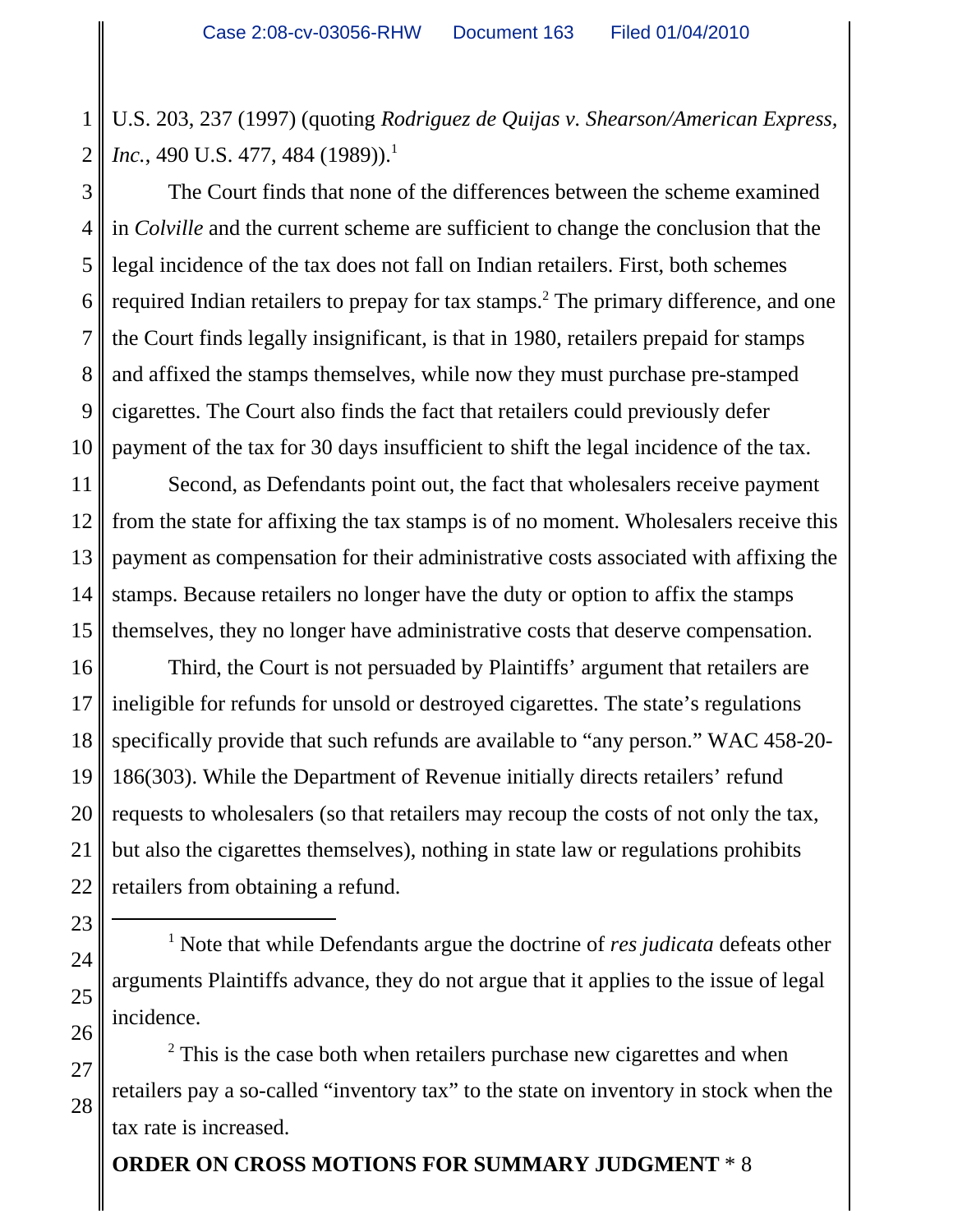1 2 3 Finally, the increase in the amount of the tax itself has no bearing on the legal question of incidence because it has no effect on the burdens and responsibilities of each party in the distribution chain. Yakama retailers must prepay the tax and collect it from non-Yakama purchasers whether the tax is \$.001 per pack or \$1 per pack.

Accordingly, the Court finds that the legal incidence of the tax does not fall on Indian retailers, and denies that portion of Plaintiffs' motion.

## *B. The State's Authority to Enforce RCW 82.24 in Indian Country*

Plaintiffs advance a secondary argument in their motion for summary judgment: that the State has no authority to enter the Yakama Reservation to enforce any of the requirements imposed by RCW 82.24. Defendants vigorously dispute that proposition, but also argue that any claims related to enforcement are not yet ripe.

"A claim is not ripe for adjudication if it rests upon contingent future events that may not occur as anticipated, or indeed may not occur at all." *Texas v. United States*, 523 U.S. 296, 300 (1998) (internal quotation omitted). Defendants point to *Colville*'s refusal to rule on the State's argument that it had the authority to act on the Reservation, noting that "[t]he record does not disclose that the State has ever entered the reservations to seize cigarettes because of the Tribes' failure to collect the taxes due on sales to nonmembers, or ever threatened to do so except in papers filed in this litigation." 447 U.S. at 162. Plaintiffs argue that the State's threats to take on-Reservation enforcement action are real and imminent, and that "[o]ne does not have to await the consummation of threatened injury to obtain preventive relief. If the injury is certainly impending, that is enough." *Pacific Gas and Elec. Co. v. State Energy Resources Conservation & Development Comm'n*, 461 U.S. 190, 201 (1983) ("*PG&E*").

The record indicates that after the 2004 agreement broke down, the State Department of Revenue sent letters to the Yakama Nation, its counsel, and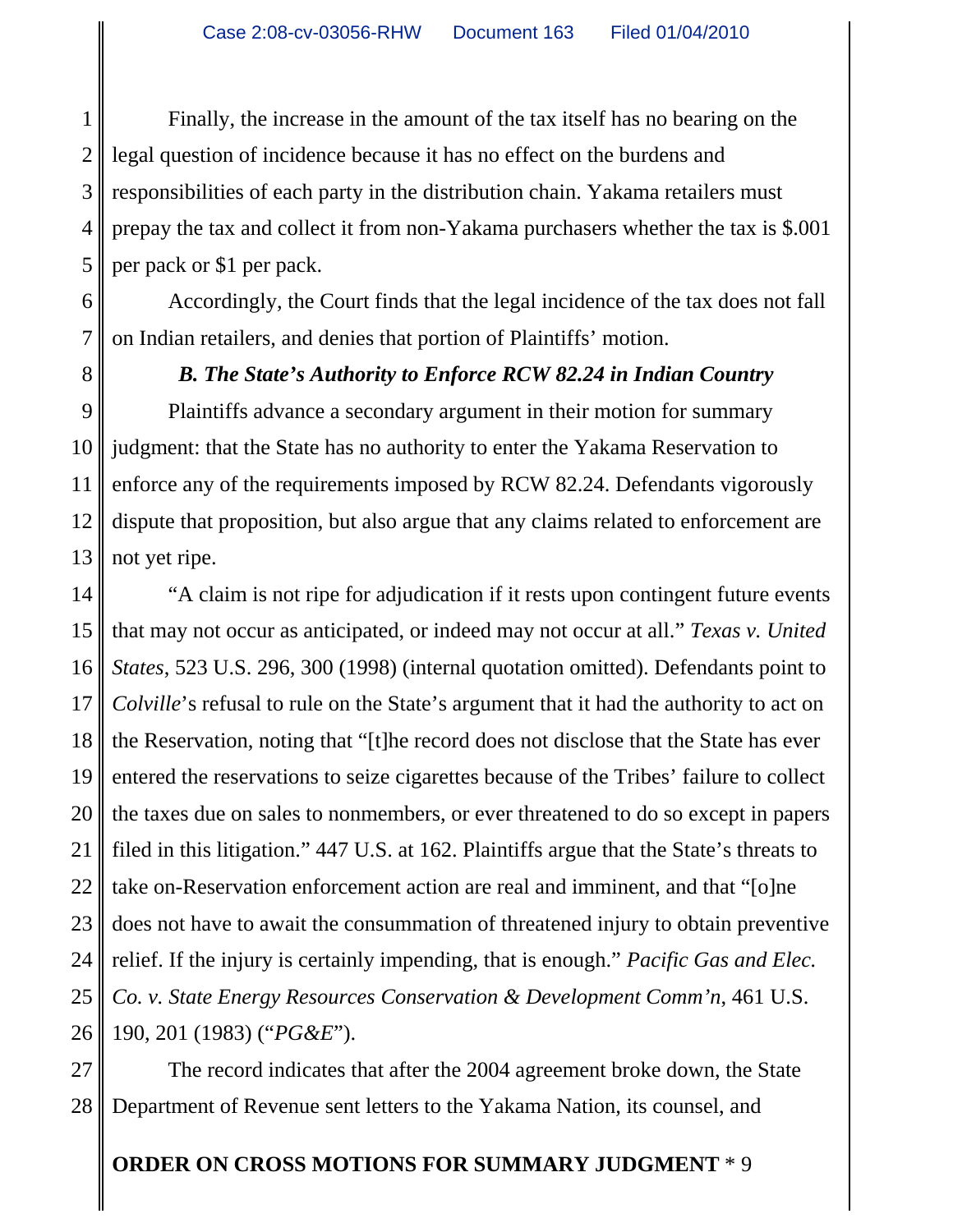1 2 3 4 5 6 7 8 9 10 11 12 13 14 15 16 17 18 cigarette wholesalers announcing the termination of the agreement and demanding compliance with RCW 82.24. (Ct. Rec. 1, Exhibits A-E). The letter to the Yakama Nation stated: "One outcome of termination is that the Yakama smokeshops will be subject to enforcement action. As the State evaluates its approach under the law, we will advise you of our intentions so that you and your members are fully aware of the risks." (*Id.*, Ex. A). A letter to a wholesaler in White Swan, Washington, stated: "A wholesaler selling unstamped cigarettes to any entity or person unauthorized to possess them will be subject to criminal and/or civil sanctions." (*Id.*, Ex. E). The record also includes a "Matrix of Compliance and Enforcement Strategies for Cigarette Sales on the Yakama Nation" (Ct. Rec. 102-9, Plaintiffs' Statement of Facts, Ex. F, pp. 432-34), which Defendants created after the 2004 agreement was terminated. According to Plaintiffs' own Statement of Facts, "the Matrix does not list any enforcement activities that would take place on the Yakama Reservation." (Ct. Rec. 102, p. 17, ¶ 49). Plaintiffs also point to Defendants' admissions during discovery that they have enforced RCW 82.24 off of the Reservation, and Defendants' articulated position that they have the authority and intent to do so on the Reservation as well. (Ct. Rec. 141, Plaintiffs' Reply Memorandum, p. 18).

19 20 21 22 23 24 25 26 27 28 On this record, the Court cannot conclude that any enforcement actions on the Yakama Reservation are "certainly impending." *PG&E*, 461 U.S. at 201. The record indicates only that Defendants believe they have the authority to enforce RCW 82.24's requirements on the Reservation, that they will continue to evaluate their legal options, and that they will notify the Yakama Nation of their intentions prior to acting. If Defendants had already issued such a notification announcing a specific enforcement action, the Court would have a context within which to apply the law and determine the parties' rights. Without the benefit of such a context, the Court will decline to rule on this jurisdictional issue. This portion of Plaintiffs' motion is therefore denied.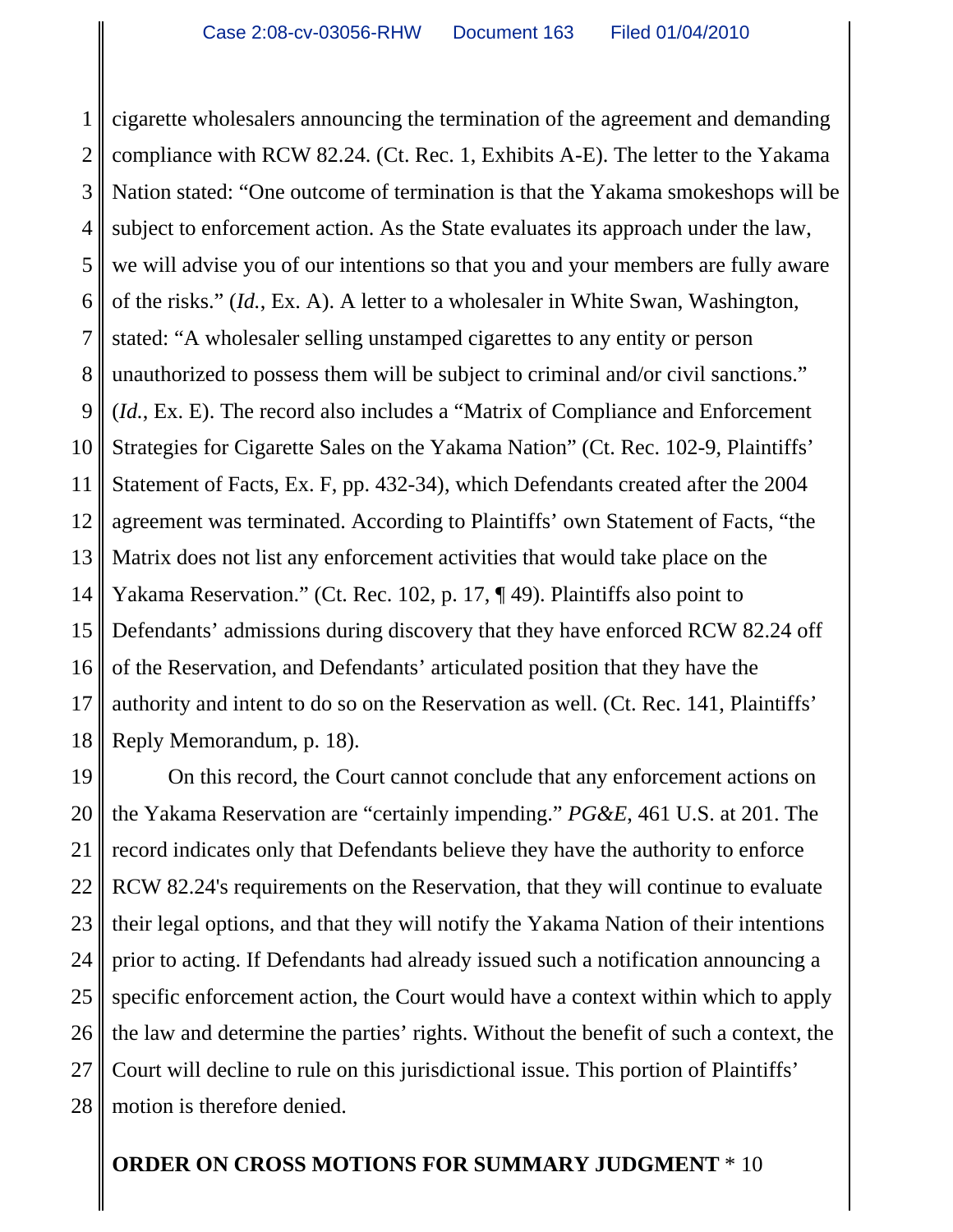## *C. Dr. Walker's Report*

2 3 4 Plaintiffs submitted a report of Deward Walker, Ph.D., (Ct. Rec. 102-2), an anthropologist Plaintiffs retained to research the meaning and context of the Yakama Treaty's reserved right to travel. Plaintiffs argue that "Dr. Walker renders opinions and conclusions... which this Court should deem established for this action" under Fed. R. Civ. P. 56(d) because they "have gone wholly unrebutted, undisputed, and are not contradicted." (Plaintiffs' Memo. in Support, Ct. Rec. 101). Defendants argue that Dr. Walker's opinions do not constitute material facts, and that Plaintiffs' requested outcome would be a misuse of Rule 56(d).

While Dr. Walker may be able to provide expert opinions eventually admissible at a trial in this matter, the Court agrees with Defendants that Dr. Walker's report does not constitute the kind of material facts with which Rule 56(d) is concerned. Moreover, Dr. Walker's opinion about the meaning of the right to travel at the time the treaty was signed has been rebutted – by Defendants' retained expert, historian Emily Greenwald, Ph.D. (*see* Greenwald Report, Ct. Rec. 102-8). Accordingly, the Court denies this portion of Plaintiffs' motion.

## *D. Conclusion*

The Court finds that the legal incidence of Defendants' cigarette taxation scheme does not fall impermissibly on Indian retailers, and that Plaintiffs' challenges to Defendants' authority to enforce that scheme in Indian country are not ripe. The Court also denies Plaintiffs' request to find their expert's opinions conclusively established for trial. Therefore, the Court denies Plaintiffs' motion in its entirety.

## **V. DEFENDANTS' MOTION FOR SUMMARY JUDGMENT**

Defendants move for summary judgment on each of Plaintiffs' five causes of action, which seek the following relief: (1) declaration that it is unlawful for Washington State Department of Revenue to tax Indian-to-Indian sales of cigarettes; (2) declaration that RCW 82.24 is unenforceable against the Yakama

# **ORDER ON CROSS MOTIONS FOR SUMMARY JUDGMENT** \* 11

1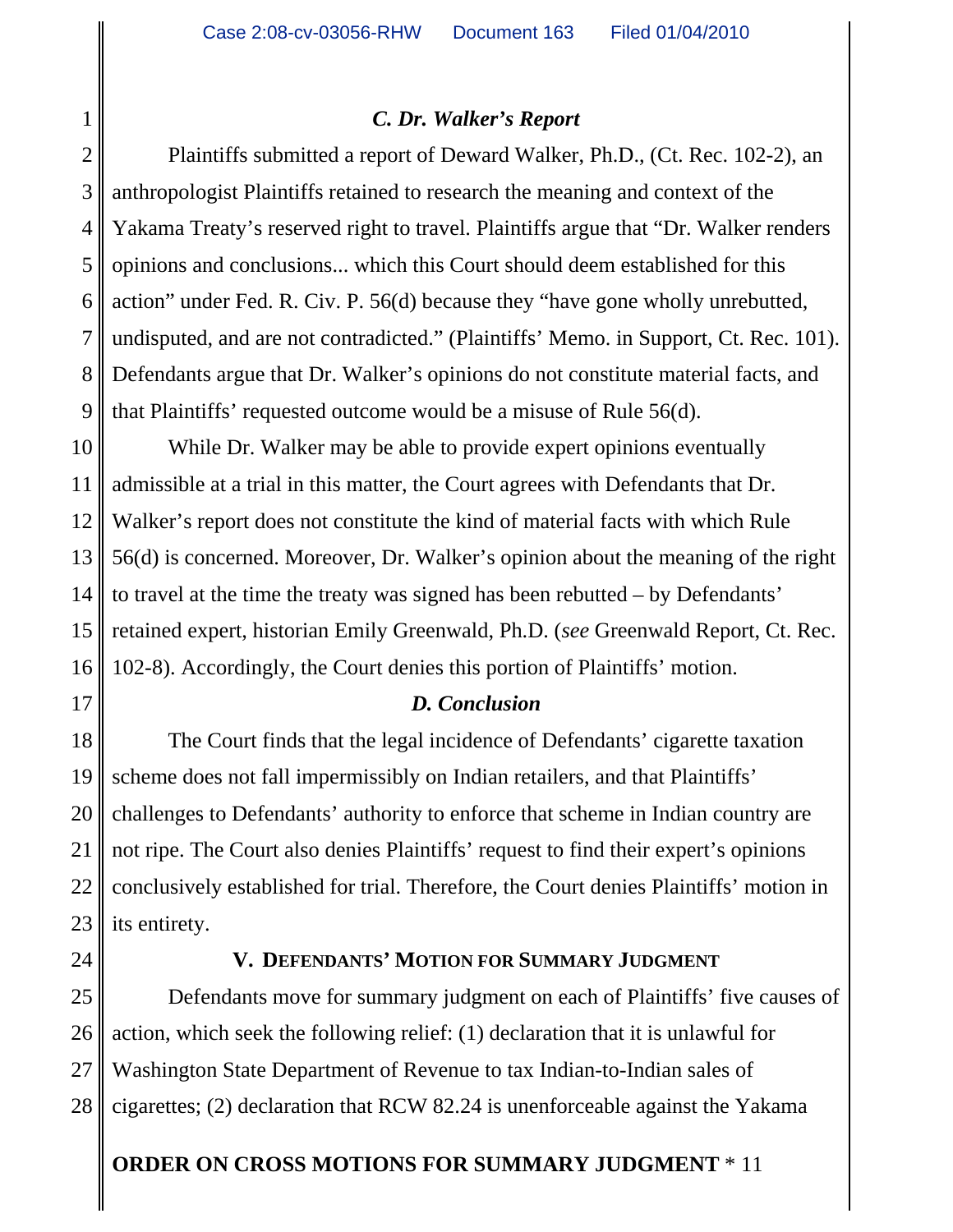1 2 3 4 5 Nation and its members; (3) declaration that the acquisition and possession of unstamped cigarettes is not prohibited by RCW 82.24 and therefore not contraband; (4) declaration that it is unlawful for Washington State to prohibit the Yakama Nation from issuing its own cigarette tax stamp; and (5) declaration that Washington State's conduct violates prohibition against ex post facto laws.

6 The Court finds that Plaintiffs have abandoned their fifth cause of action because they have failed to advance any argument in its support.

With respect to Plaintiffs' first cause of action, Defendants concede that they have no authority to tax Yakama retailers' sales of cigarettes to other Yakamas. However, the *Colville* decision draws a distinction between member Indians and non-member Indians, holding that tribal retailers must collect the state's tax on purchases of cigarettes by the latter group. 447 U.S. 161.<sup>3</sup> Therefore, if the Court finds that the tax is otherwise enforceable, as discussed below, Defendants would be entitled to partial summary judgment on this claim.

Defendants also concede that they have no authority to prohibit the Yakama Nation from collecting a tribal tax on cigarettes sold to all purchasers, a right expressly recognized in *Colville*. 447 U.S. 152-53. Defendants cite no authority that would justify preventing the Tribe from issuing its own tax stamp to accomplish this objective; Defendants quarrel only with the idea that the Yakama tax stamp could substitute for the Washington State tax stamp. Therefore, Defendants are not entitled to judgment as a matter of law on Plaintiffs' fourth cause of action.

Accordingly, the Court will turn its attention to Plaintiffs' second and third causes of action.

## *A. Enforceability and Scope of RCW 82.24*

As discussed above, the Court finds that the legal incidence of the state's

<sup>3</sup> Plaintiffs' argument that this distinction is no longer tenable will be discussed below.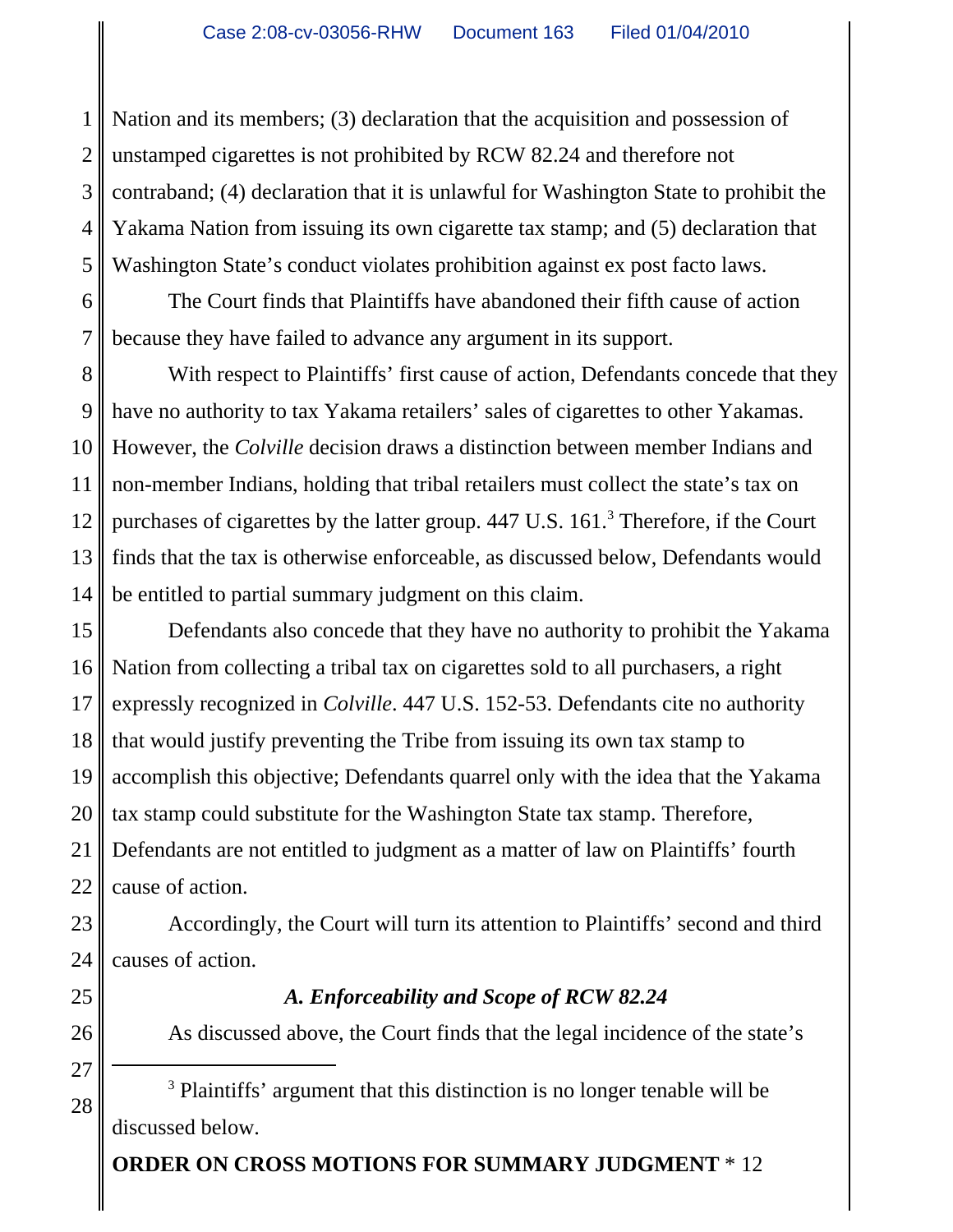1 2 3 4 5 cigarette tax does not fall on Indian retailers. However, even if the legal incidence of a state's tax falls on non-Indians, it may still be either preempted by federal law or impermissibly infringe on tribal sovereignty, depending on the balance of interests involved. *White Mountain Apache Tribe v. Bracker*, 448 U.S. 136, 145  $(1980)^4$ 

Plaintiffs' second cause of action alleges that the state's tax is unenforceable against the Yakama Nation and its members because it is preempted by the Yakama Treaty of 1855, and because the Yakama Nation is not "in the state" of Washington. In their response to Defendants' motion, Plaintiffs also argue that the state's tax impermissibly infringes on tribal sovereignty, a legal theory Defendants move to strike.

6

7

8

9

10

11

12

## 1. Preemption of RCW 82.24 by the Yakama Treaty of 1855

13 14 15 Plaintiffs argue that the right to travel reserved in the Yakama Treaty of 1855 necessarily incorporates a right to bring goods to market free of restrictions, and that the Treaty (as federal law) preempts the State's restrictive taxation scheme. Defendants argue that the applicability of the Treaty was already considered in *Colville*, and that Plaintiffs' claim is therefore barred under the doctrine of *res judicata*. *See Costantini v. Trans World Airlines*, 681 F.2d 1199, 1201 (9th Cir. 1982) ("The doctrine of *res judicata* (or claim preclusion) bars all grounds for recovery which could have been asserted, whether they were or not, in a prior suit between the same parties on the same cause of action.") (internal quotation omitted). Plaintiffs counter that changes to RCW 82.24 as well as the *Smiskin* decision make *res judicata* inapplicable, citing *Massachusetts Sch. of Law v. ABA*, 142 F.3d 26, 38 (1st Cir. 1998) ("*res judicata* will not attach if the claim asserted in the second suit could not have been asserted in the first.")

4 Though *Bracker* was issued a few weeks after *Colville*, the parties appear to agree that *Colville* effectively, though not explicitly, conducted *Bracker*'s interest balancing test.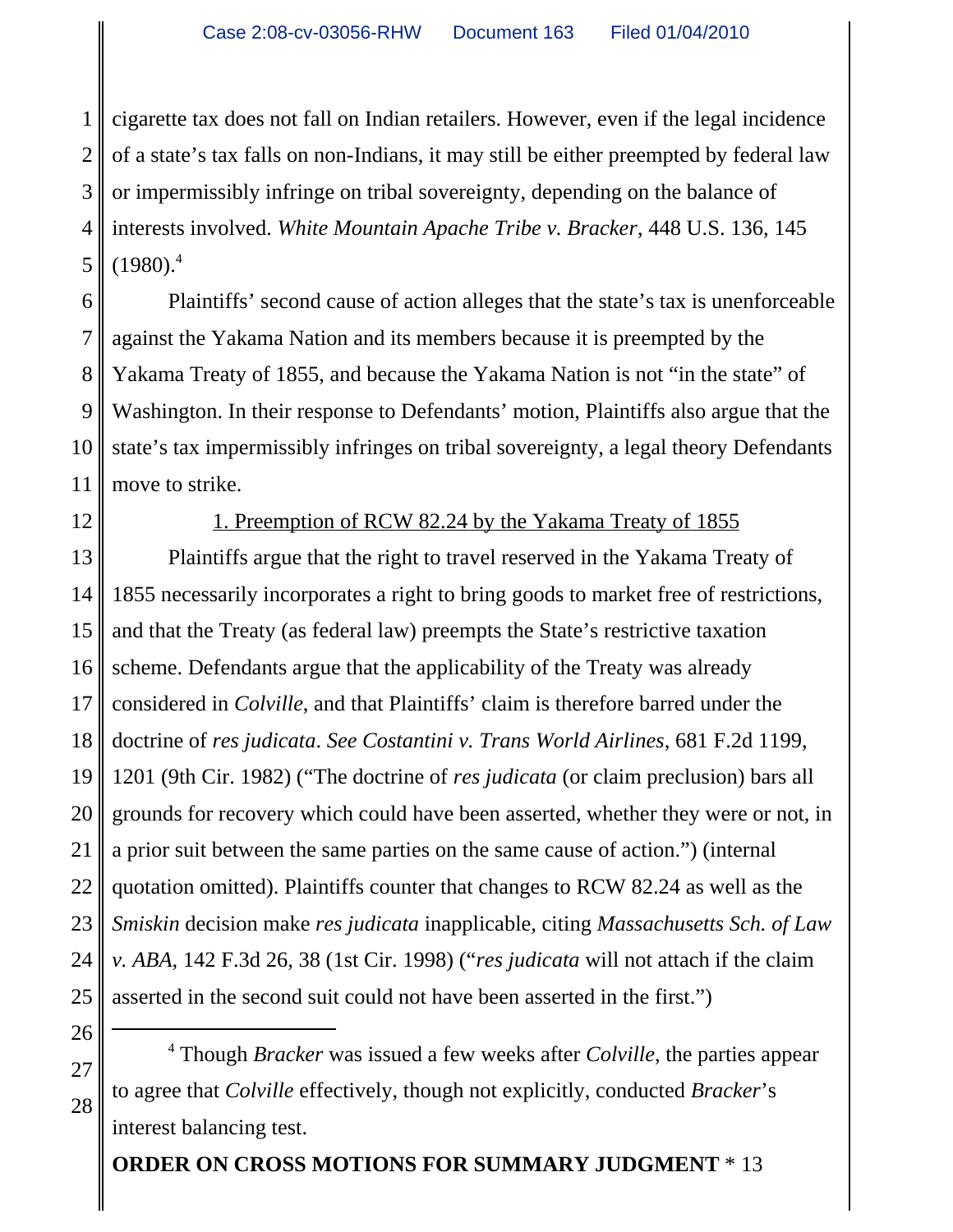Defendants have the better of the argument: *Colville* squarely holds that the Yakama Treaty of 1855 does not preempt RCW 82.24, even though the opinion does not explicitly address the Treaty's reserved right to travel. 447 U.S. at 156. *Smiskin* and *Cree II* interpreted that right based on extensive factual findings that were, of course, unavailable to the Supreme Court in 1980. Nonetheless, Plaintiffs' argument is based on the Yakamas' understanding of the right to travel since the time the Treaty was executed, an understanding that surely existed at the time *Colville* was decided and that could have been presented to the Court. It is only Plaintiffs' argument that has changed, not the claim itself, the Treaty's language, or the Tribe's understanding thereof.

Moreover, even if this claim was not barred by *res judicata*, there is no basis in the law or the record to extend *Smiskin*'s holding to invalidate the state's taxation scheme *in toto*, as Plaintiffs ask this Court to do. Beyond the prenotification requirement at issue in *Smiskin*, the detailed recordkeeping requirements Plaintiffs also challenge in their second cause of action were explicitly considered by the *Colville* court and held to be no more than "minimal burdens." 447 U.S. 160. As such, the Court cannot find that the Yakama Treaty preempts the state's taxation scheme as a whole.

# 2. "In the State"

Plaintiffs' second cause of action alleges that RCW 82.24 is unenforceable against the Yakama Nation and its members because the Reservation is not "in the state" as required by the language of the statute. Defendants argue that this is inconsistent with long-standing principles of federal law. Because Plaintiffs fail to address this argument in their own motion for summary judgment and in their memorandum in opposition to Defendants' motion, the Court finds that they have abandoned the argument.

3. Balance of Interests

A state's tax may be unenforceable against Indians if it impermissibly

# **ORDER ON CROSS MOTIONS FOR SUMMARY JUDGMENT** \* 14

1

2

3

4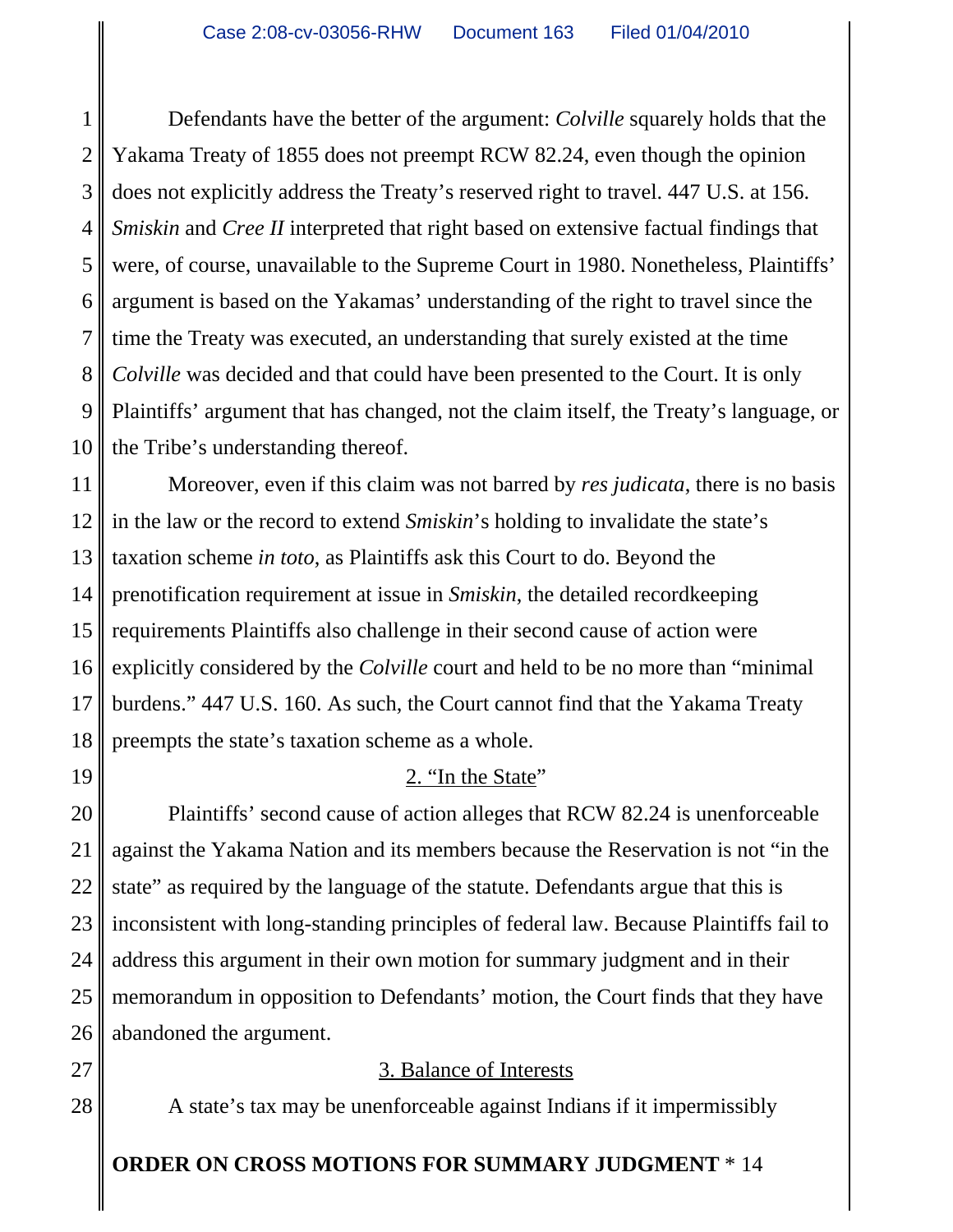1 2 3 4 5 6 7 infringes on tribal sovereignty, depending on a "particularized inquiry into the nature of the state, federal, and tribal interests at stake." *Bracker*, 448 U.S. at 145. In balancing the state and tribal interests at stake, *Colville* noted that the Tribes' primary interest was marketing its tax exemption to "non-Indians – residents of nearby communities who journey to the reservation especially to take advantage of the claimed tribal exemption." 447 U.S. at 145. The Court held that this interest must give way to the State's interest in raising revenues, because "Washington's taxes are reasonably designed to prevent the Tribes from marketing their tax exemption to nonmembers who do not receive significant tribal services and who would otherwise purchase their cigarettes outside the reservations." *Id.* at 157.

In their response to Defendants' motion for summary judgment, Plaintiffs argue that the factual assumptions underpinning these holdings no longer apply, because since 1980 the Yakama Reservation has become a bustling hub of commerce that draws nonmembers and nonresidents for many reasons besides the opportunity to purchase cheap cigarettes. For the same reason, Plaintiffs ask the Court to revisit *Colville*'s distinction between member Indian purchasers and nonmember Indian purchasers. 447 U.S. 161.

Defendants move to strike this new legal theory, arguing that it was not disclosed in Plaintiffs' Complaint, during discovery, or even in Plaintiffs' own motion for summary judgment. Defendants argue that they have not had an opportunity to conduct the discovery necessary to dispute (or admit) the facts on which this new legal theory relies.

The Court agrees with Defendants and grants their motion to strike. The primary problem is that Plaintiffs' argument relies on facts that Defendants, at this stage of the litigation, are unable to challenge. *See Coleman v. Quaker Oats Co.*, 232 F.3d 1271, 1292 (9th Cir. 2000) (holding that allowing plaintiffs to proceed on a new legal theory not disclosed until the summary judgment stage, after the close of discovery, prejudices the defense and should not be considered). While the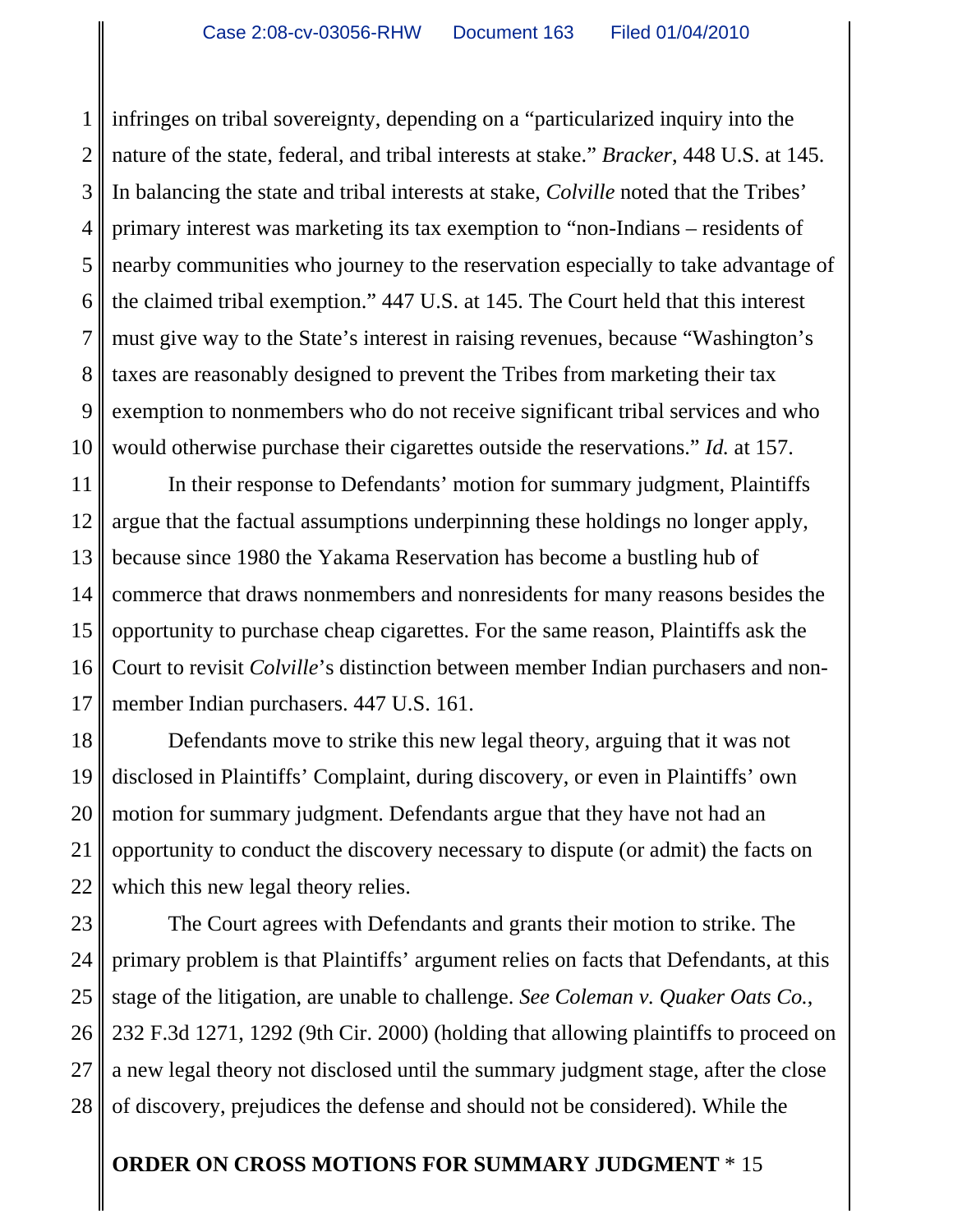1 2 3 4 5 6 7 8 9 Complaint contained some brief description of the current economy and culture of the Reservation, nothing in the detailed causes of action indicated that those brief descriptions were for any purpose other than background and context. It may be the case that the Yakama Reservation now draws nonresidents for many reasons beyond cheap cigarettes, but it is also possible that the smoke shops' business is still dominated by nonresidents who spend no more time on the Reservation than that necessary to purchase cigarettes. Defendants, unaware that Plaintiffs would seek to challenge this holding in *Colville*, had no reason to conduct the kind of discovery that could have turned up such facts.

10 11 Therefore, the Court grants the motion to strike and declines to consider this argument.

12

24

### 4. Designation of Unstamped Cigarettes as "Contraband"

13 14 15 16 17 18 19 20 21 22 23 Plaintiffs' third cause of action seeks a declaration that "the acquisition and possession of unstamped cigarettes is not contraband." Plaintiffs again fail to brief this cause of action, but presumably base their argument on *Smiskin*'s holding that a Yakama Indian's possession of unstamped cigarettes cannot be the basis for prosecution under the Contraband Cigarette Trafficking Act. 487 F.3d at 1272. As Defendants point out, Plaintiffs' claim is inconsistent with *Smiskin* itself, which, notwithstanding its holding, continues to describe unstamped cigarettes as "contraband." *Id.* at 1263. Moreover, since *Smiskin* the Ninth Circuit has explicitly held that unstamped cigarettes in the possession of a member of the Yakama Nation were "contraband." *United States v. Fiander*, 547 F.3d 1036, 1039 (2008). Therefore, Defendants are entitled to summary judgment on this cause of action.

## *B. Conclusion*

25 26 27 28 The Court finds that Defendants are entitled to summary judgment on Plaintiffs' second, third, and fifth causes of action. Defendants are entitled to partial summary judgment on Plaintiffs' first cause of action because it is not unlawful for Defendants to tax on-reservation sales of cigarettes by members of the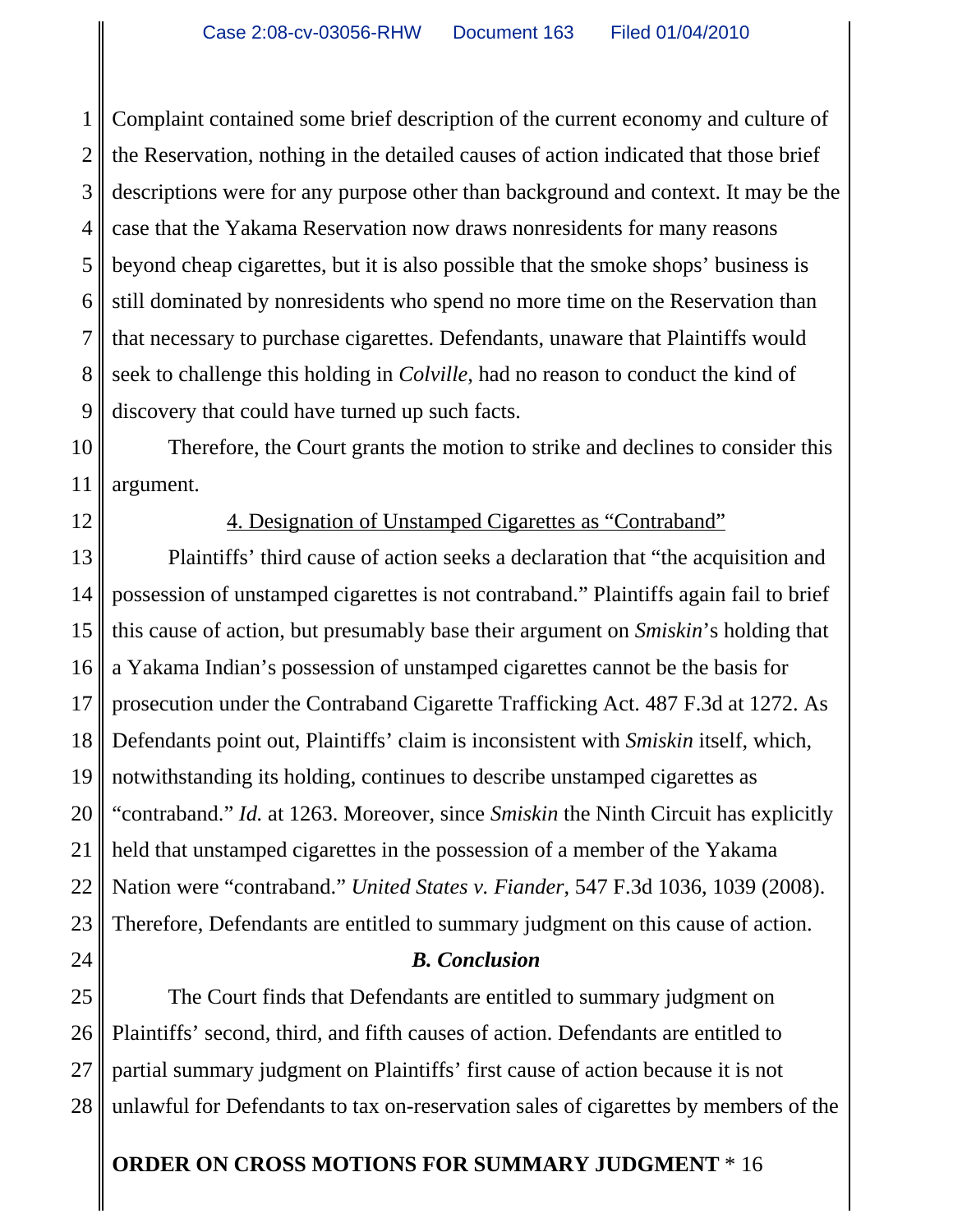1 2 3 4 5 6 7 Yakama Nation to nonmember Indians. However, the Court denies in part Defendants' motion on Plaintiffs' first cause of action because Defendants have no authority to tax sales of cigarettes by members of the Yakama Nation to other members. The Court denies Defendants' motion for summary judgment on Plaintiffs' fourth cause of action because Defendants have no authority to prevent the Tribe from issuing its own tax stamp and collecting tribal taxes on cigarette sales.

# **VI. FURTHER PROCEEDINGS**

9 10 11 12 Following this Order, Plaintiffs' fourth cause of action and part of their first cause of action remain pending. Therefore, no later than February 4, 2010, the parties are directed to confer and file a joint status certificate outlining their positions on future proceedings and the resolution of this case.

Accordingly, **IT IS HEREBY ORDERED:**

1. Defendants' Motion for Summary Judgment (Ct. Rec. 90) is

#### 15 **GRANTED in part** and **DENIED in part.**

16 17 2. Plaintiffs' Motion to Strike Expert Report and to Exclude Testimony of Emily Greenwald (Ct. Rec. 95) is **DENIED as moot.**

3. Plaintiffs' Motion for Summary Judgment (Ct. Rec. 99) is **DENIED.**

4. Defendants' Motion to Strike Reports of Deward E. Walker, Jr., Ph.D.

#### 20 (Ct. Rec. 113) is **DENIED as moot.**

21 22 5. Defendants' Motion to Strike in Part Memorandum in Opposition to Defendants' Motion for Summary Judgment (Ct. Rec. 145) is **GRANTED.**

23 24 25 6. No later than **February 4, 2010,** the parties are directed to confer and file a joint status certificate outlining their positions on future proceedings and the resolution of this case.

26 ///

27 28

8

13

14

18

19